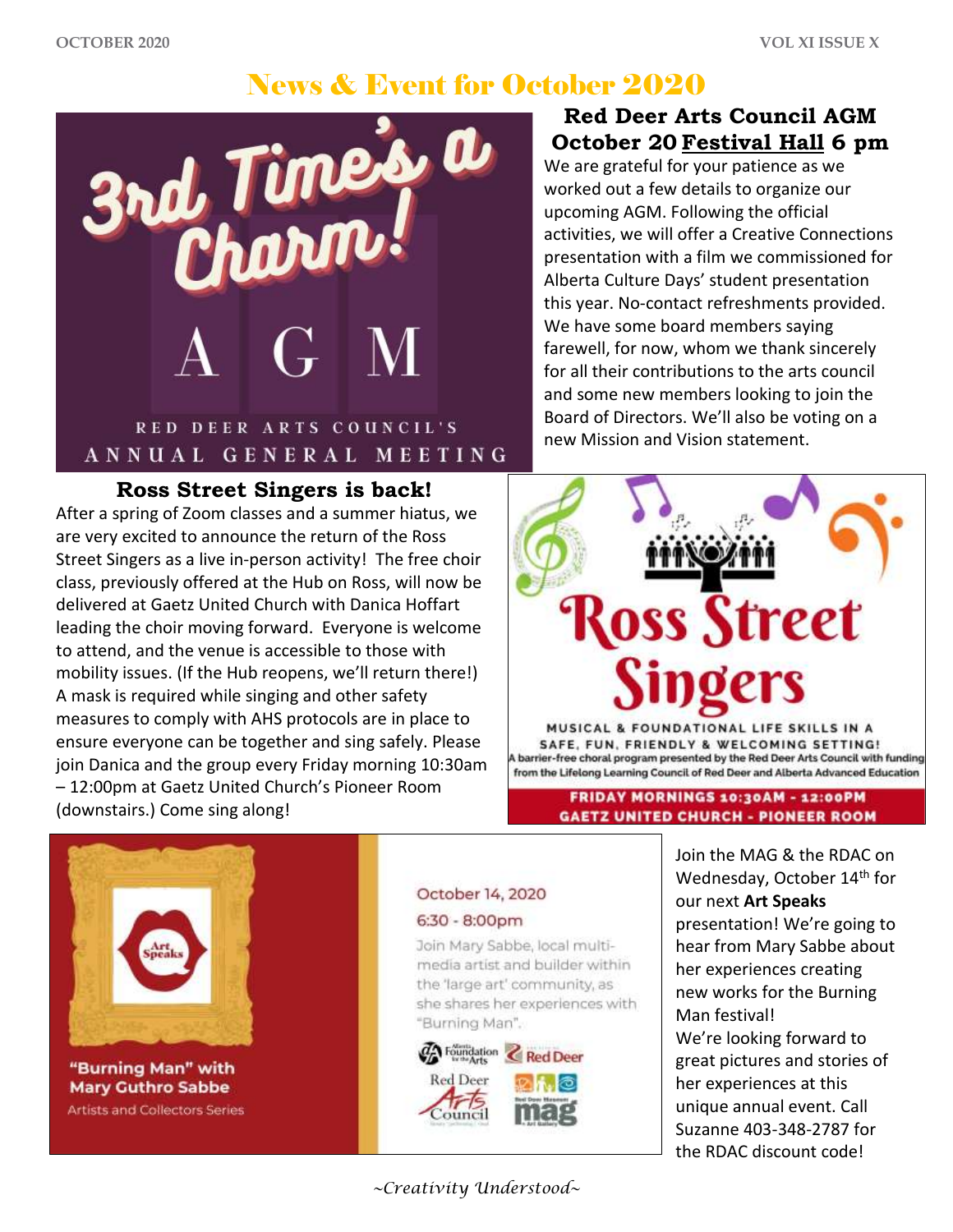# The Central Alberta Film Festival is back for 2020!

CAFF is back and we are excited to support their safe, socially distant event! The annual event is happening for the first time at a newly renovated Festival Hall starting on October 14th! Tickets can be purchased at cafilmfestival.ca! Get tickets to the film blocks and an awards gala on Saturday October 17<sup>th</sup>! Check out some great locally created films among the official selections & support Alberta's cinematic arts industry! Full details at cafilmfestival.ca!



A committee of the Red Deer Arts Council





The Guitarz for Kidz Committee of the RDAC is holding a new raffle in support of their program! You can win a mahogany & cedar tenor ukulele handcrafted by David at Gilmore Guitars! Tickets on sale now! Draw date December  $18<sup>th</sup>$  – just in time for the holidays! Buy yours from any board or committee member. Tickets are \$2 apiece. Raffle License 564993. If you know a child in need or you have a guitar to donate, please email [guitarzforkidz@gmail.com](mailto:guitarzforkidz@gmail.com) for more details.

RDAC Visual Arts Committee – The Kiwanis Gallery is still accepting exhibition submissions for the 2022-2023 calendar years! You have until October 16<sup>th</sup> to be considered for a show in the next round! Download the Call for Entry and Submission Details at [https://www.reddeerartscouncil.ca/about-red-deer](https://www.reddeerartscouncil.ca/about-red-deer-arts-council/visual)[arts-council/visual](https://www.reddeerartscouncil.ca/about-red-deer-arts-council/visual) and be a part of the action!

RDAC'S COVID Fun Facts! We are delighted to report that our two COVID-inspired programs from this summer – the 2020 Online Arts Festival and the "In the Neighbourhood" Concert Series were both huge successes! We were able to pay artist fees amounting to \$2,900 to artists young and adult for the many works we shared throughout May – August. We also hired 12 musical acts for a total of \$4,200 in performance fees for our inaugural concert series! We want to thank the City of Red Deer and Red Deer County for their contributions to making each of these programs happen!





*~Creativity Understood~*